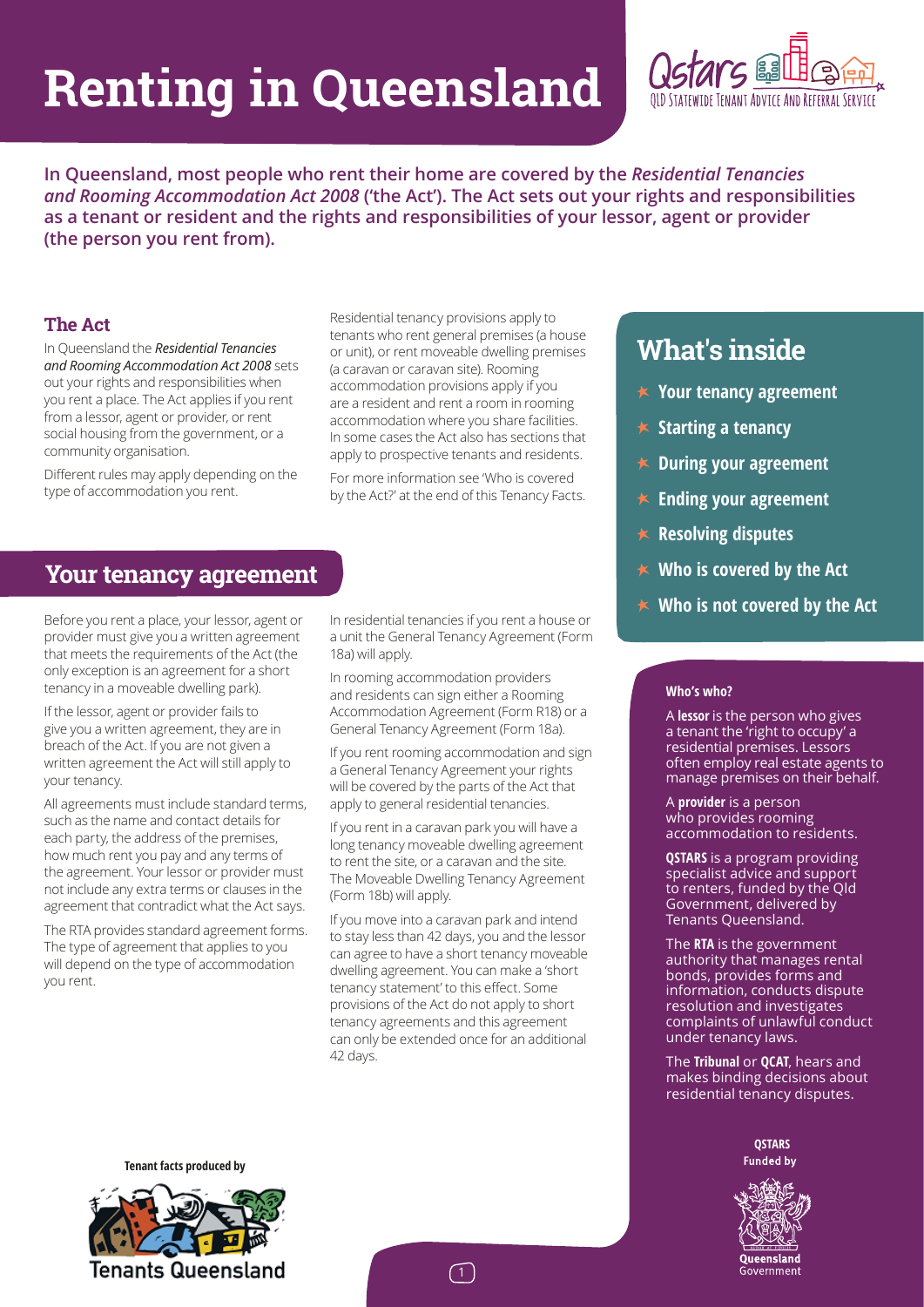# **Renting in Queensland**

# **Starting a tenancy**

## **At the start of your tenancy, the lessor, agent or provider must:**

- Give you a written tenancy agreement (this is optional for short moveable dwelling agreements).
- Give you a copy of the RTA information booklet that applies to your tenancy (not required in rooming accommodation).
- Give you a receipt if you pay a bond, fill in an RTA Bond Lodgement form 2 with you , and lodge your bond money and the signed form with the RTA within 10 days. You or your lessor can lodge your bond online using the RTA web service
- Give you a prepared *Entry Condition Report* to comment on, sign and return. You must use this form to record the condition of the premises when you move in. Keep a copy for your records. Entry Condition Reports are not required for short tenancy movable dwelling agreements, or rooming accommodation agreements where no bond is taken.
- Give you a copy of the park rules, if you are living in a moveable dwelling park.
- Give you a copy of any by-laws that apply to your tenancy.

# **During your agreement**

### **You must:**

- Pay the rent according to your agreement.
- Keep the premises clean, having regard to their condition at the start of the tenancy.
- Repair any damage you or your visitors cause.
- If you live in a moveable dwelling park, keep your premises in a manner that does not detract from the standards of the park.
- Not cause a nuisance to neighbours or disturb other tenants or residents.
- Be responsible for the behaviour of your visitors.
- Get written permission if you wish to install fixtures or make changes to the premises.
- Get written permission if you wish to sub-let to another tenant.

### **Your lessor, agent or provider must:**

- Give you a receipt or keep a record of your rent payments.
- Ensure premises are clean and in good repair when you move in.
- Ensure the premises are reasonably secure.
- Ensure premises are fit to live in and kept in good repair.
- If there is a common area, ensure it is kept clean.
- In a moveable dwelling park, ensure common facilities are in good repair.
- Follow the rules for entry and respect your privacy. The Act sets out reasons for entry and notice requirements.

#### See the **Entry and Privacy Tenancy Facts** for more information.

## **Ending your agreement**

- If you want to move out, you must give your lessor, agent or provider written notice, – see You Want to Leave Tenancy Facts.
- Your lessor, agent or provider must give you written notice to end your agreement - see the Lessor Ends Your Tenancy Tenancy Facts.
- In certain circumstances, you or the lessor can apply directly to the Tribunal for an urgent order to terminate the tenancy.
- If you receive a Notice to Leave but fail to leave by the handover day, the lessor or agent cannot self-evict you but must apply to the Tribunal for an order to remove you from the premises (this does not apply in rooming accommodation).
- When you move out, you must leave the premises clean and in a similar condition to when you moved in. But you are not responsible for general maintenance or fair wear and tear
- You can take photos and fill in an RTA Exit Condition Report to record the state of the premises when you move out.
- Return all keys and provide a copy of your Exit Condition Report to the agent or lessor . They have three business days to inspect the premises and return a copy to you with their comments (not required in rooming accommodation).
- After you move out, you can use a Refund of Rental Bond form or apply online for a refund of your bond money with RTA Web Services using a QGOV account

# **Resolving disputes**

If you have a dispute consider the following options:

- Talk to your lessor, agent or provider and see if you can negotiate a solution. If you reach an agreement, put it in writing.
- Seek advice from a tenant advice service about how the Act applies in your situation.
- Write to your lessor, agent or provider to explain the problem and suggest a solution.
- If your lessor, agent or provider is in breach of the agreement, you can give them a Notice to Remedy Breach form that asks them to fix the problem by a due date.
- If you breach your agreement you can be given a Notice to Remedy Breach form. It is important to fix the problem by the due date or respond in writing if you don't agree with the notice.
- If you cannot solve a dispute, you can apply to the free RTA Dispute Resolution Service for conciliation to resolve the dispute.
- If you cannot resolve a dispute through the RTA Dispute Resolution Service, consider applying to the Tribunal for an order.
- Under the Act some Tribunal applications are urgent which means you can apply directly to QCAT for an urgent tenancy hearing without having to first apply to the RTA for Dispute Resolution.
- Be aware that time limits may apply to your tenancy matter. It is therefore important to act promptly and seek advice. For example if you want to apply to the Tribunal for an order about your lessor's breach of the agreement, you must apply within six months of becoming aware of the breach.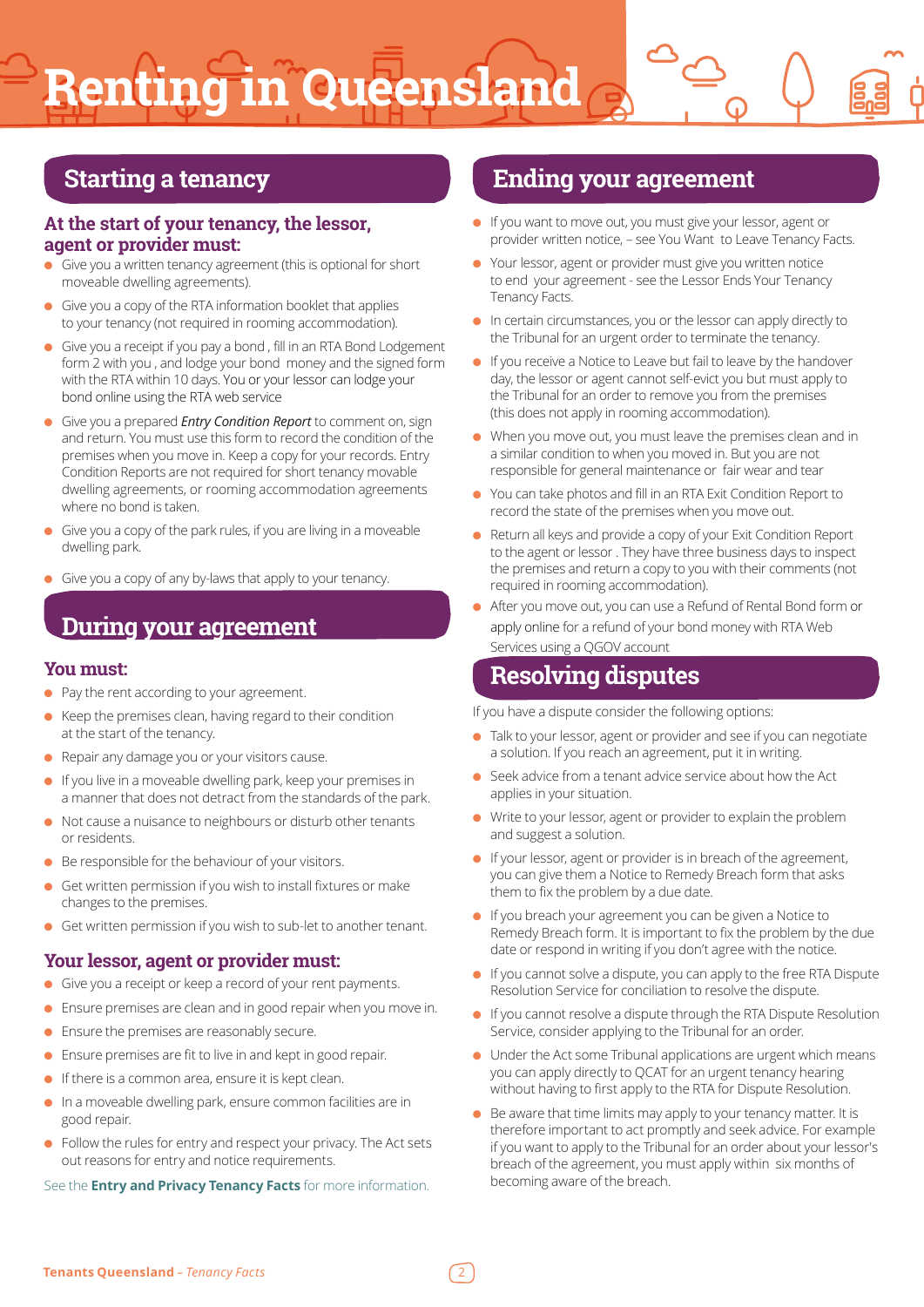# **Who is covered by the Act?**

## **Private residential tenants**

The Act covers tenants who rent a house or unit (or similar type of accommodation) from a lessor or a real estate agent (who acts on behalf of the lessor). This also includes tenants who are:

- Sub-tenants of a tenant.
- Under 18 years of age.
- Renting a room in a hotel or motel if it is not for holiday purposes.
- Occupying the premises as part of employment conditions.
- Renting for more than 13 continuous weeks in premises provided under the Supported Accommodation Assistance Program (SAAP).

#### **Moveable dwelling tenants**

The Act covers moveable dwelling tenancies. It applies if you rent a caravan or mobile home. It also applies if you own a caravan and rent the site. The Act does not apply to owner-occupiers in mobile homes who are covered under the *Manufactured Homes (Residential Parks) Act 2003.*

## **Social housing tenants**

The Act covers social housing tenants. These include tenants in public housing managed by Housing Queensland and tenants who rent from a community housing provider. Government and community housing providers are exempt from some parts of the Act. Additional policies may also apply to things like eligibility, how rent is calculated and who can live in the property.

### **Rooming accommodation**

The Act covers residents in rooming accommodation who pay rent to occupy one or more rooms. In rooming accommodation residents usually share facilities such as bathrooms, kitchens and common areas. If the person you rent from also lives in the premises then the Act will apply if there are four or more rooms available for rent.

## **All rental bonds**

All rental bonds are covered by the Act and all bond money must be lodged with the RTA. This includes bond money paid for residential accommodation, such as boarding, lodging and student accommodation, which is not otherwise covered by the Act.

When you pay a rental bond you must be given a receipt as evidence of this payment. You and the person you pay bond to should complete and sign an RTA Bond Lodgement form, which records your signature and details of your bond payment. The person you pay bond to must lodge this form and your bond money with the RTA. You can lodge your bond with the RTA web service using a QGOV account. More information in Rental Bonds fact sheet

Failure to lodge a bond with the RTA is a serious offence against the Act.

> **Make sure your tenancy agreement is in writing. Keep a copy of receipts and documents.**

# **Who is covered by the Act?**

#### **Tenant**

A tenant is a person who is given permission to occupy a residential premises as their home under a residential tenancy agreement. A tenant also includes the sub-tenant of a tenant.

If a tenant rents out all or part of a residential premises to a sub-tenant, the head tenant has obligations like a lessor. Head tenants must have written permission from their lessor before they can sub-let or transfer the premises to another tenant or sub-tenant.

#### **Lessor or agent**

A lessor is the person who gives the tenant a 'right to occupy' a residential premises under a residential tenancies agreement. Lessors often employ an agent to manage the tenancy on their behalf. The agent therefore stands in the place of the lessor, taking on most of their rights and responsibilities.

#### **Resident**

A resident is a person who pays rent to occupy one or more rooms in rooming accommodation.

#### **Provider**

A provider is a person who provides rooming accommodation to residents.

## **The Residential Tenancies Authority (RTA)**

The RTA is the State Government Authority that oversees tenancy laws in Queensland. The RTA provides services for tenants, residents, lessors, providers and agents.

RTA services include:

- Tenancy publications and standard tenancy forms
- Telephone information service
- A free Dispute Resolution Service
- The RTA holds and refunds rental bonds
- The RTA can investigate offences against the Act

**Call the RTA on 1300 366 311 or visit www.rta.qld.gov.au to access RTA tenancy forms and information.**

### **Failure to comply with the Act**

Some sections of the Act have offence provisions. Failing to comply with the requirements of these sections is an offence. The RTA can investigate complaints about offences and can prosecute and fine people who do not comply with the Act. You can contact the RTA to lodge a complaint if your lessor, agent or provider fails to comply with offence provisions in the Act.